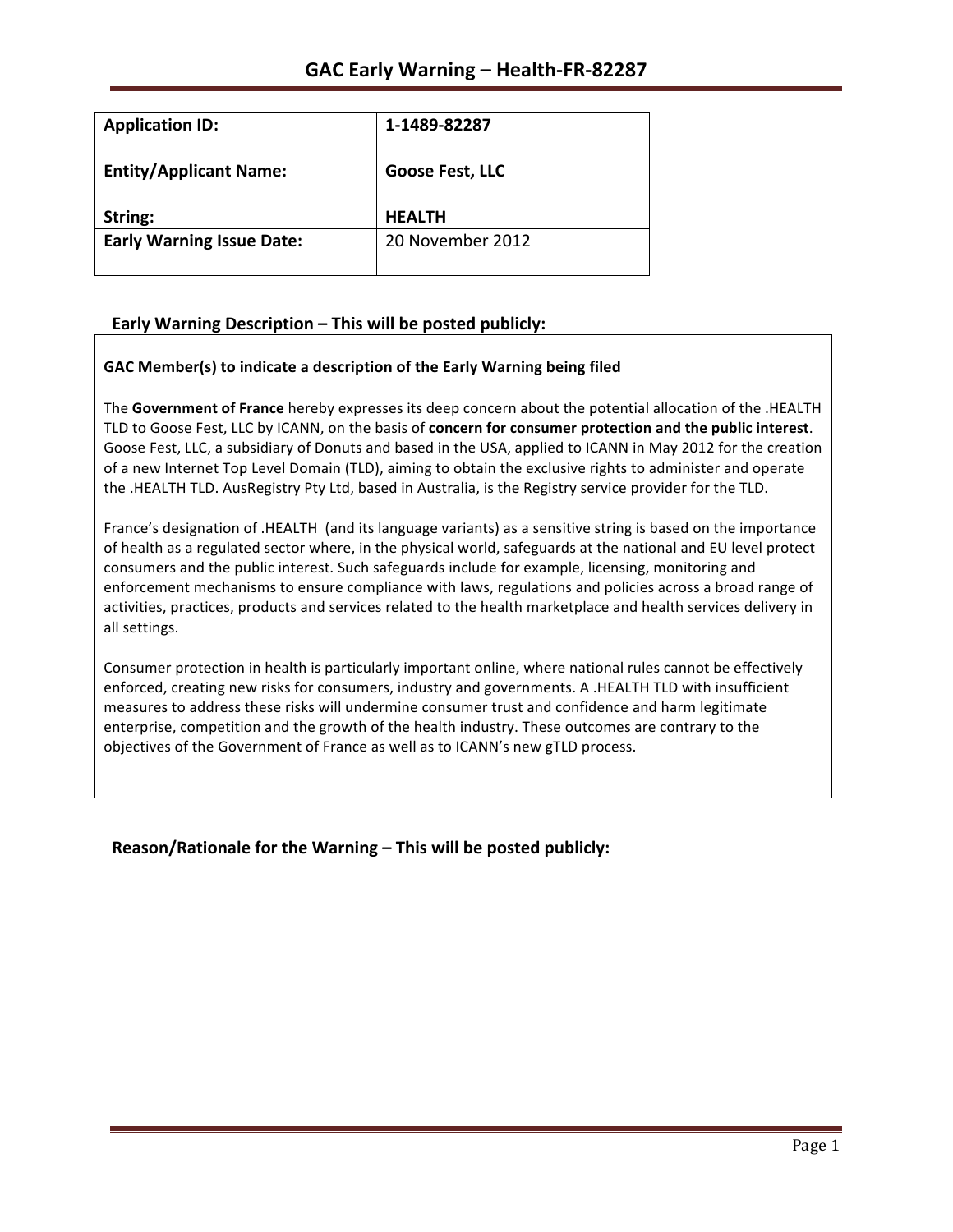## **GAC Member(s)** to indicate the reason and rationale for the Early Warning being filed.

As a generic TLD linked to a regulated sector, .HEALTH and its language variants demand greater scrutiny, robust protection measures and adequate assurance that the domain will be operated in the public interest. The Government of France is issuing this Early Warning towards that objective.

The Government of France has long recognized that health online carries specific risks, affecting consumers, the marketplace and governments. It has led the way by engaging with the Health On the Net (HON) Foundation to apply agreed quality criteria for protection of consumers and maintaining trust in the online health marketplace, to health websites operated under the ccTLD ".fr". This experience underscores the government's belief that the .HEALTH TLD and its language variants should be operated with a well-defined quality assurance scheme, designed as an integral part of the TLD's business model.

However, Goose Fest, LLC intends to create an open and generic TLD. As described in the application, the TLD cannot sufficiently protect consumers. For example, requests for domain registrations will be handled on a first-come, first-served basis with a validation process only at the Sunrise phase. Bids will be taken for premium names. In other words, there are no specific quality assurance measures to protect the health consumer. Donuts is the parent applicant for this and multiple TLDs (over 300). The TLD application itself is generic: it does not demonstrate knowledge of the specific risks of health online, nor provide sufficient evidence of policies and other measures to ensure the protection of consumers from the types of misuse, fraud and malicious activities known to target online health in particular.

Addressing these aspects alone is not enough, however. Consistent with its objective to protect the public interest, ICANN should not consider .HEALTH and its language variants as merely another generic name and should not proceed in allocating the TLD in this round. Health is a cross-border concern, and the domain instead must be seen as a TLD with a significant potential for the global community. Clearly, it is not in the public interest to entrust an entity which is not affiliated with, endorsed by, or otherwise connected to the global health community with the responsibility for operating the .HEALTH TLD or its language variants.

Earlier this year the World Health Organization, a number of NGOs and other members of the health community solicited ICANN and the GAC to postpone the attribution of the .HEALTH TLD to the next round, to allow consultation with the global health community on how to manage and operate the TLD. The Government of France aligns itself with this request and with the other Early Warnings for the .HEALTH TLD.

# **Supporting GAC Members (Optional):**

## **I** I agree to include the supporting GAC members in the publication of this Early Warning

| the control of the control of the control of the control of the control of the control of |  |
|-------------------------------------------------------------------------------------------|--|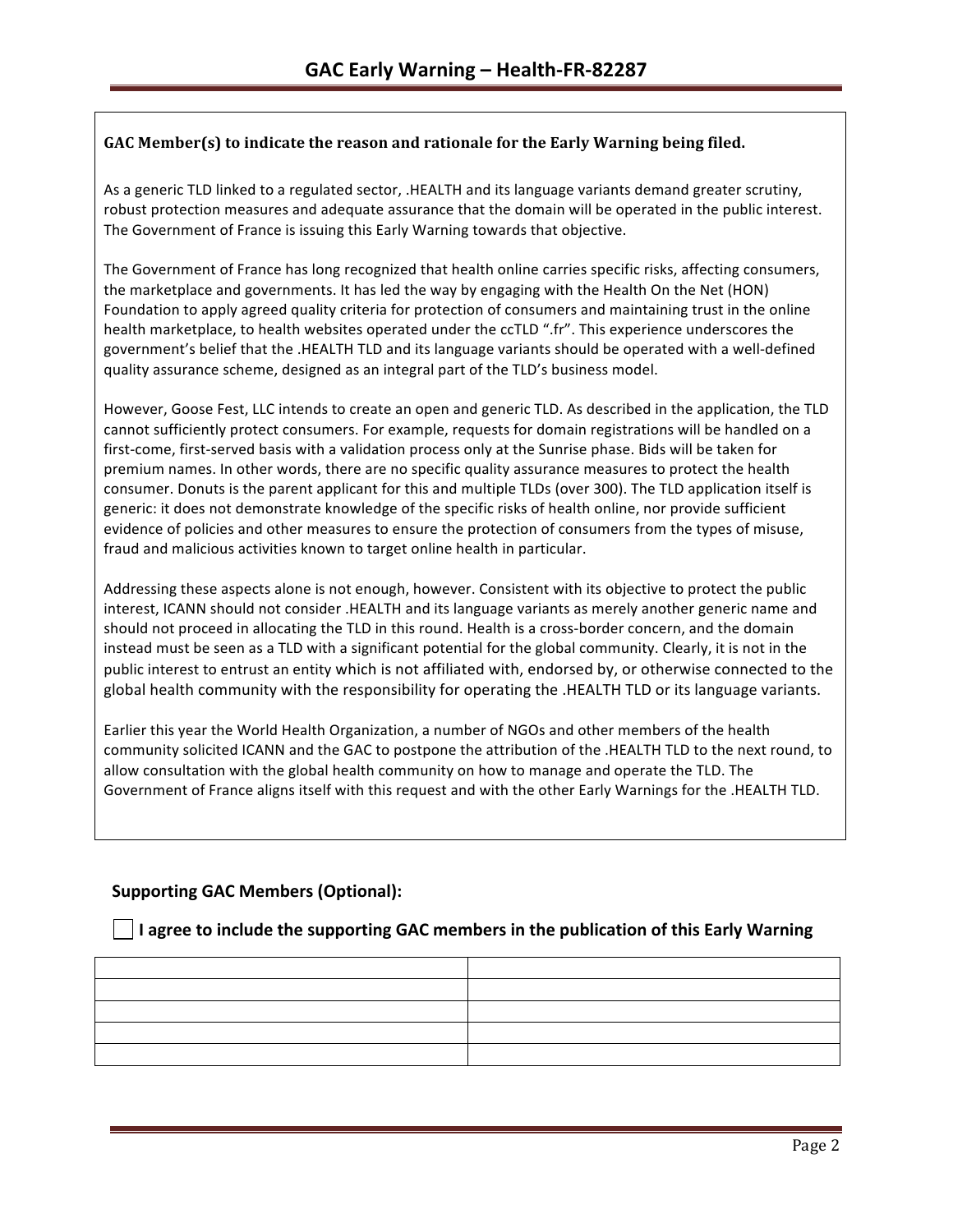# **Possible Remediation steps for Applicant - This will be posted publicly:**

GAC Member(s) to identify possible remediation steps to be taken by the applicant The applicant should withdraw their application based on the information provided above

## **Further Notes from GAC Member(s) (Optional) – This will be posted publicly:**

# **INFORMATION FOR APPLICANTS**

# **About GAC Early Warning**

The GAC Early Warning is a notice only. It is not a formal objection, nor does it directly lead to a process that can result in rejection of the application. However, a GAC Early Warning should be taken seriously as it raises the likelihood that the application could be the subject of GAC Advice on New gTLDs or of a formal objection at a later stage in the process. Refer to section 1.1.2.4 of the Applicant Guidebook (http://newgtlds.icann.org/en/applicants/agb) for more information on GAC Early Warning.

# **Instructions if you receive the Early Warning**

**ICANN** strongly encourages you work with relevant parties as soon as possible to address the concerns **voiced in the GAC Early Warning.** 

#### **Asking questions about your GAC Early Warning**

If you have questions or need clarification about your GAC Early Warning, please contact gacearlywarning@gac.icann.org. As highlighted above, ICANN strongly encourages you to contact gacearlywarning@gac.icann.org as soon as practicable regarding the issues identified in the Early Warning. 

#### **Continuing with your application**

If you choose to continue with the application, then the "Applicant's Response" section below should be completed. In this section, you should notify the GAC of intended actions, including the expected completion date. This completed form should then be sent to gacearlywarning@gac.icann.org. If your remediation steps involve submitting requests for changes to your application, see the change request process at http://newgtlds.icann.org/en/applicants/customer-service/change-requests.

In the absence of a response, ICANN will continue to process the application as submitted.